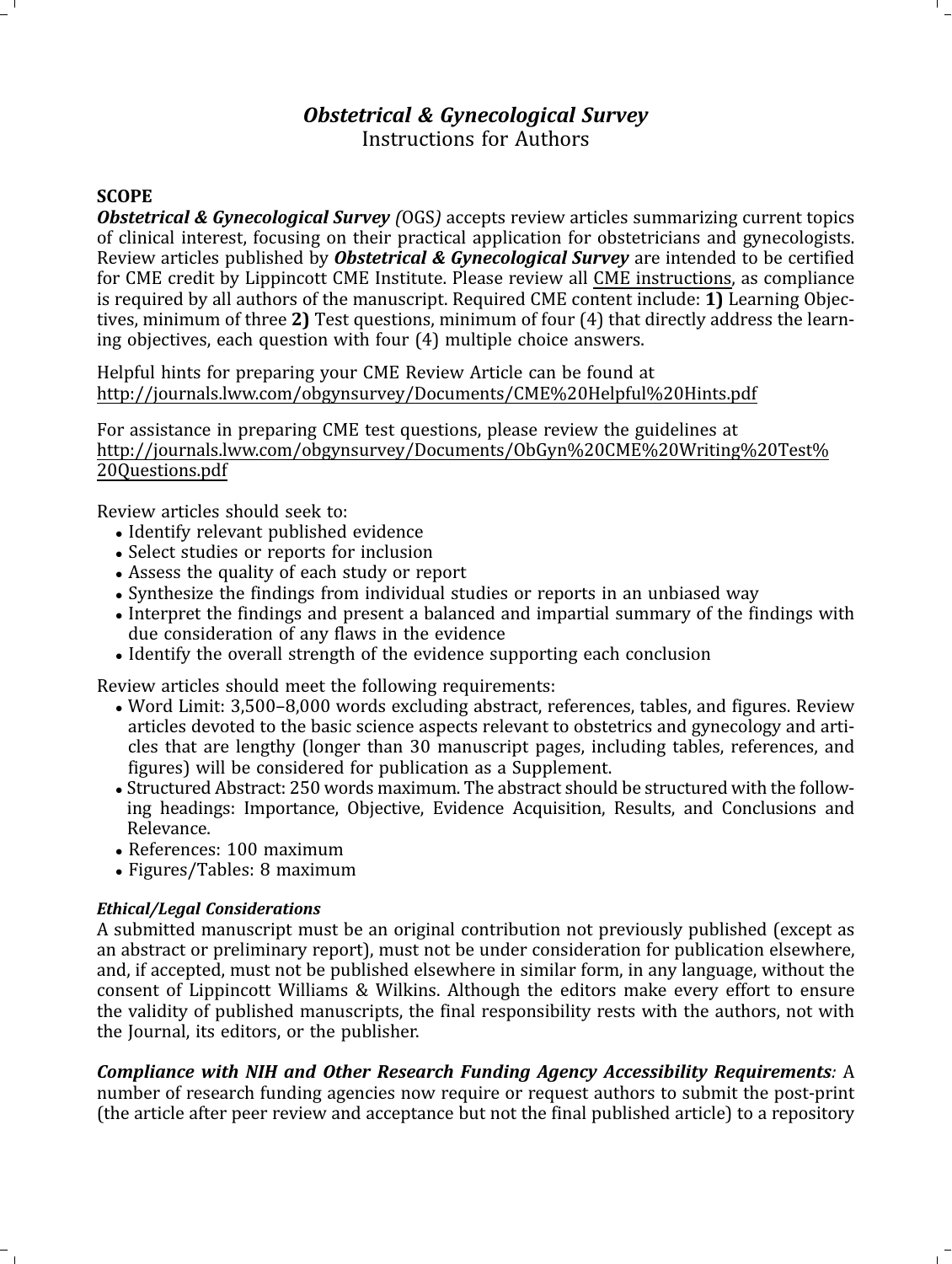that is accessible online by all without charge. As a service to our authors, LWW will identify to the National Library of Medicine (NLM) articles that require deposit and will transmit the postprint of an article based on research funded in whole or in part by the National Institutes of Health, Wellcome Trust, Howard Hughes Medical Institute, or other funding agencies to PubMed Central. The revised Copyright Transfer Agreement provides the mechanism.

#### Conflicts of interest

Authors must state all possible conflicts of interest in the manuscript, including financial, consultant, institutional and other relationships that might lead to bias or a conflict of interest. If there is no conflict of interest, this should also be explicitly stated as none declared. All sources of funding should be acknowledged in the manuscript. All relevant conflicts of interest and sources of funding should be included on the title page of the manuscript with the heading "Conflicts of Interest and Source of Funding:". For example:

Conflicts of Interest and Source of Funding: A has received honoraria from Company Z. B is currently receiving a grant (#12345) from Organization Y, and is on the speaker's bureau for Organization X – the CME organizers for Company A. For the remaining authors none were declared.

**Copyright & Disclosure:** As of May 1, 2011, OGS has a new Copyright Transfer Agreement form, which includes a section on the disclosure of potential conflicts of interest based on the recommendations of the International Committee of Medical Journal Editors, "Uniform Requirements for Manuscripts Submitted to Biomedical Journals" (www.icmje.org/update.html). The new Copyright forms are required with every online submission, one  $(1)$  form **PER AUTHOR**, completed and signed electronically, with a verified Adobe signature. The form is readily available at [http://edmgr.ovid.com/obgynsurvey/accounts/copyrightTransfer.pd](http://edmgr.ovid.com/obgynsurvey/accounts/copyrightTransfer.pdf)f.

Additional information about electronically signing this form can be found at the following site: http://links.lww.com/ZUAT/A106. Each author will complete, sign electronically and save the [file,](http://links.lww.com/ZUAT/A106) [with](http://links.lww.com/ZUAT/A106) [the](http://links.lww.com/ZUAT/A106) [last](http://links.lww.com/ZUAT/A106) [name](http://links.lww.com/ZUAT/A106) [of](http://links.lww.com/ZUAT/A106) [each](http://links.lww.com/ZUAT/A106) [a](http://links.lww.com/ZUAT/A106)uthor included in the file name (i.e. OGS CTA LastName.pdf). Offline submission of the copyright form is no longer accepted.

**Permissions:** Authors must submit written permission from the copyright owner (usually the publisher) to use direct quotations, tables, or illustrations that have appeared in copyrighted form elsewhere, along with complete details about the source. Any permission fees that might be required by the copyright owner are the responsibility of the authors requesting use of the borrowed material, not the responsibility of Lippincott Williams & Wilkins. Permissions can be requested via Rightslink at www.copyright.com. Formal requests for permission for LWW materials can be submitted to [JournalPermissions](http://www.copyright.com)[@LWW.com](mailto:JournalPermissions@LWW.com).

Preparation of Manuscript: Manuscripts that do not adhere to the following instructions will be returned to the corresponding author.

**On-line manuscript submission:** All manuscripts must be submitted on-line through the new web site at [https://www.editorialmanager.com/obgynsurve](https://www.editorialmanager.com/obgynsurvey)y.

First-time users: Please click the Register button from the menu above and enter the requested information. On successful registration, you will be sent an e-mail indicating your user name and password. Note: If you have received an e-mail from us with an assigned user ID and password, or if you are a repeat user, do not register again. Just log in. Once you have an assigned ID and password, you do not have to re-register, even if your status changes (that is, author, reviewer,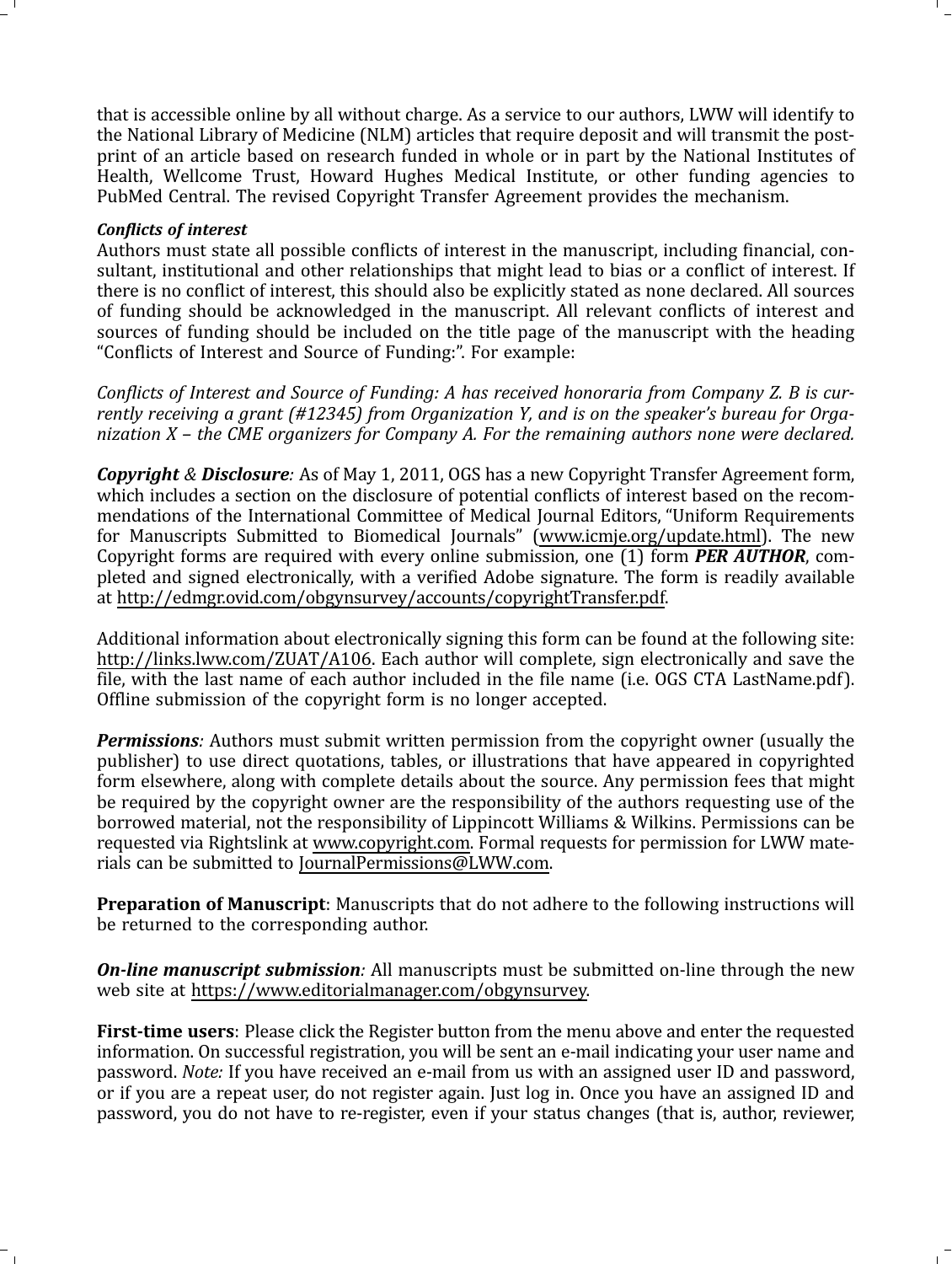or editor). Authors: Please click the log-in button from the menu at the top of the page and log in to the system as an Author. Submit your manuscript according to the author instructions. You will be able to track the progress of your manuscript through the system. If you experience any problems, please contact our Editorial Office at ObGynSurvey@yahoo.com , Ph +1 830-865-1249, Fax +1 817-439-6766. Requests for help and [other questions will be add](mailto:ObGynSurvey@yahoo.com)ressed in the order received.

To submit a completed manuscript, the following documents are required:

- Cover Letter, Title Page, Abstract, Manuscript, and References;
- Learning Objectives;
- 4 CME Questions, each with 4 multiple choice answers.
- Tables and figures (with legend) are optional.

All text documents are to be uploaded as Microsoft Word files. Cover letter should be a separate file from the complete manuscript. Title Page, Abstract, Manuscript, References (and Figure Legend, if applicable) can be submitted as one file. Tables are to be created in Microsoft Word also. Excel tables will not load properly. All figures should be submitted according to the instructions included in the Figure section below. Learning Objectives will be saved as a separate, as well as the CME questions and answers.

Select the specialty of the manuscript: Gynecology and Oncology, Reproductive Endocrinology or Obstetrics, so the manuscript can be assigned and processed by the appropriate Editor.

Please see the checklist at the end of these Instructions before submitting manuscripts online. The editorial office will acknowledge receipt of your manuscript and you will receive a manuscript number for reference.

Address all inquiries regarding manuscripts to the Journal's editorial office at [ObGynSurvey@](mailto:ObGynSurvey@yahoo.com) [yahoo.com](mailto:ObGynSurvey@yahoo.com), Ph 830-865-1249, Fax 817-439-6766.

General format: Submit manuscripts in English. The submitted files should be clean text, not marked or in Track Changes. Double space all copy, including legends, footnotes, tables, and references. Use a common font such as Arial or Times Roman in size 12. Enumerate all pages of the manuscript, beginning with the Title Page as page 1, and follow in sequence to the abstract, manuscript and all other attachments.

**Title page**: Include on the title page (a) complete manuscript title; (b) authors' full names, highest academic degrees, position/title, and affiliations; (c) name and address for correspondence, including fax number; telephone number, and e-mail address; (d) address for reprints if different from that of corresponding author; and (e) sources of support that require acknowledgment. The title page must also include disclosure of funding received for this work from any of the following organizations: National Institutes of Health (NIH); Wellcome Trust; Howard Hughes Medical Institute (HHMI); and other(s).

Abstract: All articles should include a brief, structured abstract of no more than 250 words.

Text: Define abbreviations at first mention in text and in each table and figure. If a brand name is cited, supply the manufacturer's name and address (city and state/country). Acknowledge all forms of support, including pharmaceutical and industry support, in an Acknowledgments paragraph at the end of the text, before the references.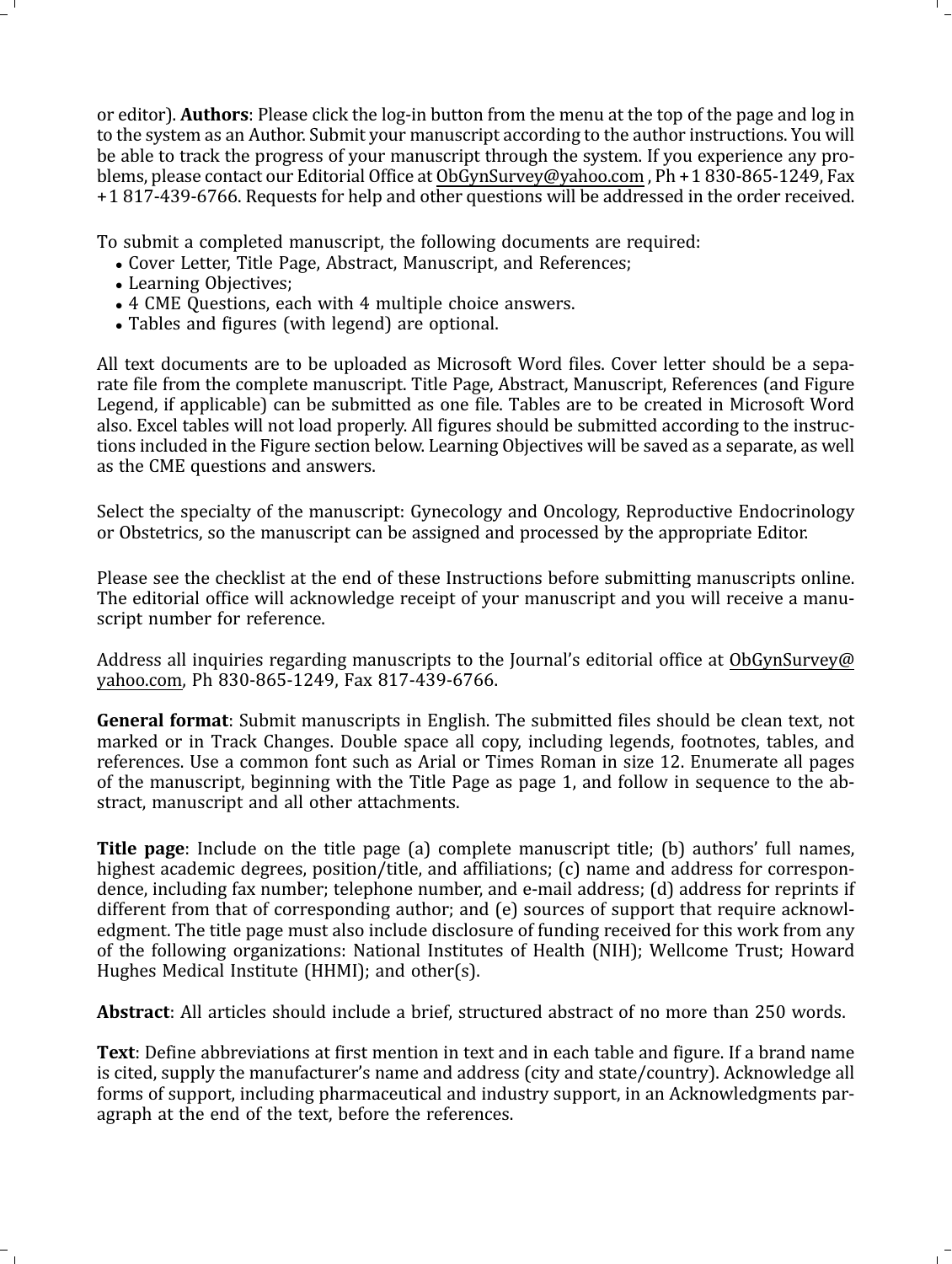Abbreviations: For a list of standard abbreviations, consult the American Medical Association Manual of Style, 9th Ed., 1998, or other standard sources. Write out the full term for each abbreviation at its first use unless it is a standard unit of measure.

References: The authors are responsible for the accuracy of the references. Key the references (double-spaced) at the end of the manuscript. Cite the references in text as full-size numbers in parentheses in the order of appearance. Cite unpublished data, such as papers submitted but not yet accepted for publication or personal communications, in parentheses in the text. If there are more than three authors, name only the first three authors and then use "et al." Refer to the List of Journals Indexed in Index Medicus for abbreviations of journal names, or access the list at [http://www.nlm.nih.gov/tsd/serials/lji.htm](http://www.nlm.nih.gov/tsd/serials/lji.html)l.

Sample references are given below:

### Journal article

1. Jakus S, Edmonds P, Dunton C et al. Margin status and excision of cervical intraepithelial neoplasia: A review. Obstet Gynecol Surv 2009;55:520–527.

### Book chapter

2. Clarke-Pearson DL, Olt GJ, Rodriguez GC et al. Preoperative evaluation and postoperative management. In: Berek J, Adashi E, Hillard P, eds. Novak's Gynecology, 12th Ed. Baltimore: Williams & Wilkins, 1996, pp 571–572.

### Entire book

3. Ratcliffe SD, Baxley EG, Byrd JE et al., eds. Family Practice Obstetrics, 2nd Ed. Philadelphia: Lippincott Williams & Wilkins; 2000.

### Software

4. Epi Info [computer program]. Version 6. Atlanta: Centers for Disease Control and Prevention; 1994.

### Online journals

5. Friedman SA. Preeclampsia: A review of the role of prostaglandins. Obstet Gynecol [serial online]. January 1988;71:22–37. Available from: BRS Information Technologies, McLean, VA. Accessed December 15, 1999.

### Database

6. CANCERNET-PDQ [database online]. Bethesda, MD: National Cancer Institute; 1996. Updated March 29, 1996.

### World Wide Web

7. Gostin LO. Drug use and HIV/AIDS [JAMA HIV/AIDS website]. June 1, 1996. Available at: [http://www.ama-assn.org/special/hiv/ethic](http://www.ama?assn.org/special/hiv/ethics)s. Accessed June 26, 1997.

# URL (uniform resource locator)

1. (JM Kramer, K Krame[r \[jmkramer@umich.ed](mailto:jmkramer@umich.edu)u], e-mail, March 6, 1996).

# Digital figures:

# A) Creating Digital Artwork

- 1. Learn about the publication requirements for Digital Artwork: http://links.lww.com/ES/A42
- 2. Create, Scan and Save your artwork and compare your fin[al figure to the Digital Artwor](http://links.lww.com/ES/A42)k Guideline Checklist (below).
- 3. Upload each figure to Editorial Manager in conjunction with your manuscript text and tables.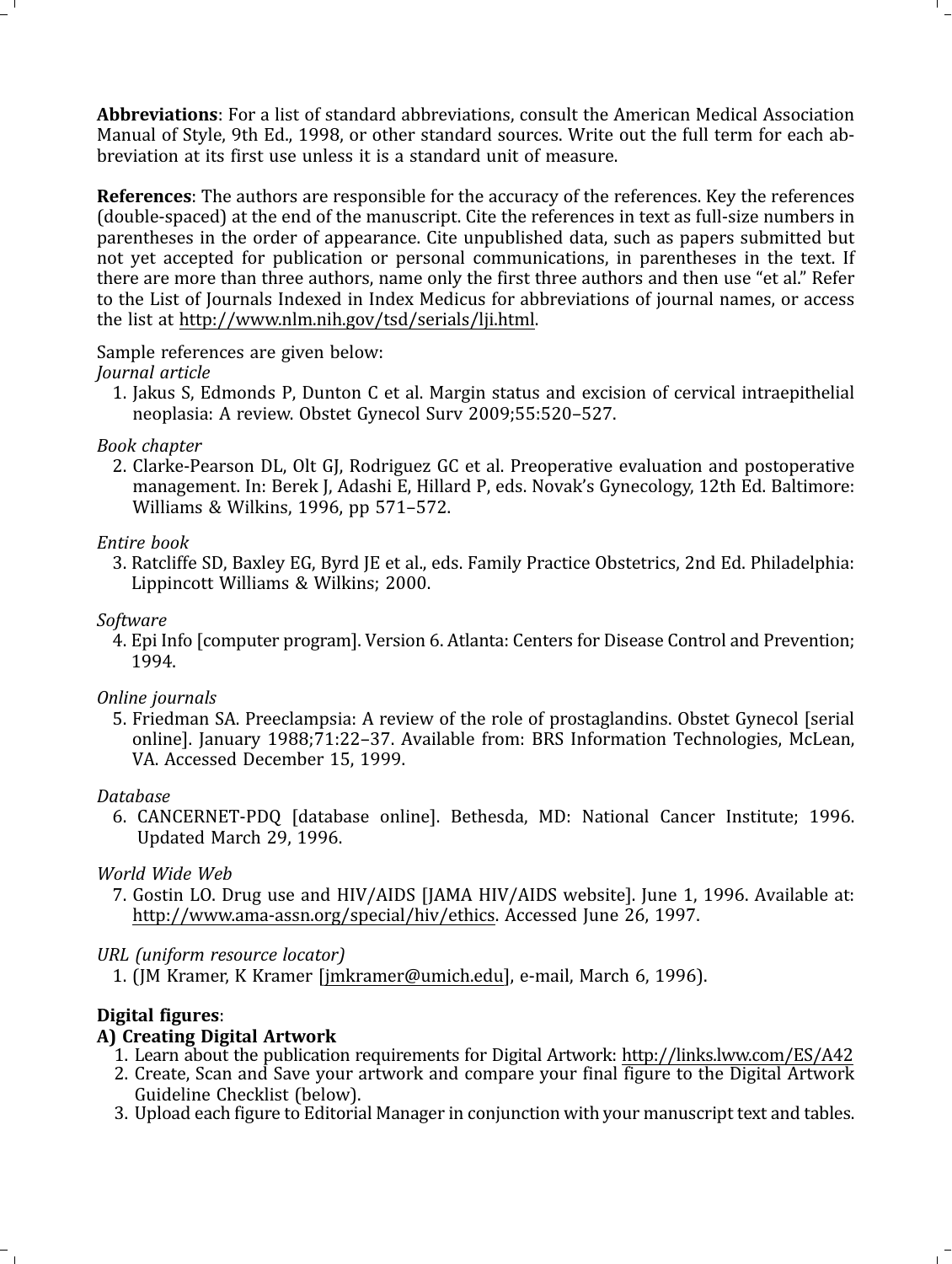### B) Digital Artwork Guideline Checklist

Here are the basics to have in place before submitting your digital artwork:

- Artwork should be saved as TIFF, EPS, or MS Office (DOC, PPT, XLS) files. High resolution PDF files are also acceptable.
- Crop out any white or black space surrounding the image.
- Diagrams, drawings, graphs, and other line art must be vector or saved at a resolution of at least 1200 dpi. If created in an MS Office program, send the native (DOC, PPT, XLS) file.
- Photographs, radiographs and other halftone images must be saved at a resolution of at least 300 dpi.
- Photographs and radiographs with text must be saved as postscript or at a resolution of at least 600 dpi.
- Each figure must be saved and submitted as a separate file. Figures should not be embedded in the manuscript text file.

#### Remember:

- Cite figures consecutively in your manuscript.
- Number figures in the figure legend in the order in which they are discussed.
- Upload figures consecutively to the Editorial Manager web site and enter figure numbers consecutively in the Description field when uploading the files.

Figure legends: Legends must be submitted for all figures. They should be brief and specific, and they should appear at the end of the manuscript after the references. Use scale markers in the image for electron micrographs, and indicate the type of stain used.

Color figures: The journal accepts for publication color figures that will enhance an article. Authors who submit color figures will receive an estimate of the cost for color reproduction. If they decide not to pay for color reproduction, they can request that the figures be converted to black and white at no charge.

Tables: Create tables using the table creating and editing feature of your word processing software (e.g., Word, WordPerfect). Do not use Excel or comparable spreadsheet programs. Save Tables as a separate file from the manuscript text. Cite tables consecutively in the text, and number them in that order. Include the table title, appropriate column heads, and explanatory legends (including definitions of any abbreviations used). Do not embed tables within the body of the manuscript. They should be self-explanatory and should supplement, rather than duplicate, the material in the text.

Style: Pattern manuscript style after the American Medical Association Manual of Style (9th Ed). Stedman's Medical Dictionary (27th Ed), and Merriam Webster's Collegiate Dictionary (10th Ed) should be used as standard references. Refer to drugs and therapeutic agents by their accepted generic or chemical names, and do not abbreviate them. Use code numbers only when a generic name is not yet available. In that case, supply the chemical name and a figure giving the chemical structure of the drug. Capitalize the trade names of drugs and place them in parentheses after the generic names. To comply with trademark law, include the name and location (city and state in USA; city and country outside USA) of the manufacturer of any drug, supply, or equipment mentioned in the manuscript.

### After Acceptance

Page proofs and corrections: Corresponding authors will receive electronic page proofs to check the copyedited and typeset article before publication. Portable document format (PDF)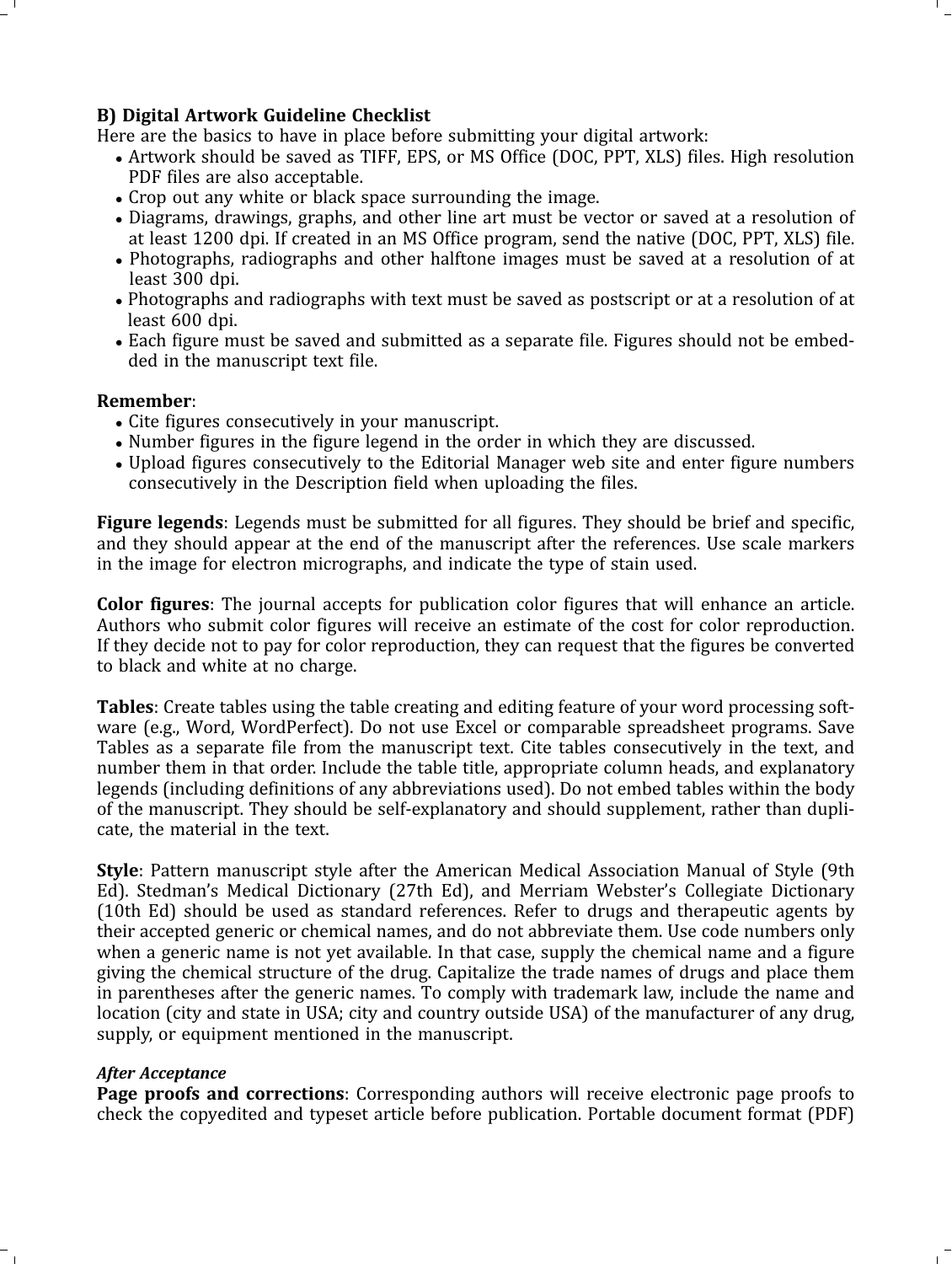files of the typeset pages and support documents (eg, reprint order form) will be sent to the corresponding author by e-mail. Complete instructions will be provided with the e-mail for downloading and printing the files and for faxing the corrected page proofs to the publisher. It is the author's responsibility to ensure that there are no errors in the proofs. Changes that have been made to conform to journal style will stand if they do not alter the authors' meaning. Only the most critical changes to the accuracy of the content will be made. Changes that are stylistic or are a reworking of previously accepted material will be disallowed. The publisher reserves the right to deny any changes that do not affect the accuracy of the content. Authors may be charged for alterations to the proofs beyond those required to correct errors or to answer queries. Proofs must be checked carefully and corrections faxed within 24 to 48 hours of receipt, as requested in the cover letter accompanying the page proofs.

#### **Open Access:**

LWW's hybrid open access option is offered to authors whose articles have been accepted for publication. With this choice, articles are made freely available online [immediately upon pu](mailto:reprints@LWW.com)blication. Authors may take advantage of the open access option at the point of acceptance to ensure that this choice has no influence on the peer review and acceptance process. These articles are subject to the journal's standard peer-review process and will be accepted or rejected based on their own merit.

Authors of accepted peer-reviewed articles have the choice to pay a fee to allow perpetual unrestricted onlin[e access to their published article to](mailto:Christine.M.Pruitt@wolterskluwer.com) readers globally, immediately upon publication. The article processing charge for Obstetrical & Gynecological Survey is \$2,100. The article processing charge for authors funded by the Research Councils UK (RCUK) is \$2,640. The publication fee is charged on acceptance of the article and should be paid within 30 days by credit card by the author, funding agency or institution. Payment must be received in full for the article to be published open access.

Reprints: Authors will receive a reprint order form with the page proofs that includes reprint costs. Reprint requests should be returned to Reprint Department, (reprints@LWW.com). Reprints are normally shipped 6 to 8 weeks after publication of the issue in which the item appears. Contact the Reprint Department with any questions at 1-800-341-2258.

#### Publisher's contact:

E-mail or fax corrected page proofs and any other related materials to the Proof Manager, Christine Plasterer (Christine.M.Pruitt@wolterskluwer.com), Obstetrical & Gynecological Survey, Telephone: 410-528-8563; Fax: 443-451-8152.